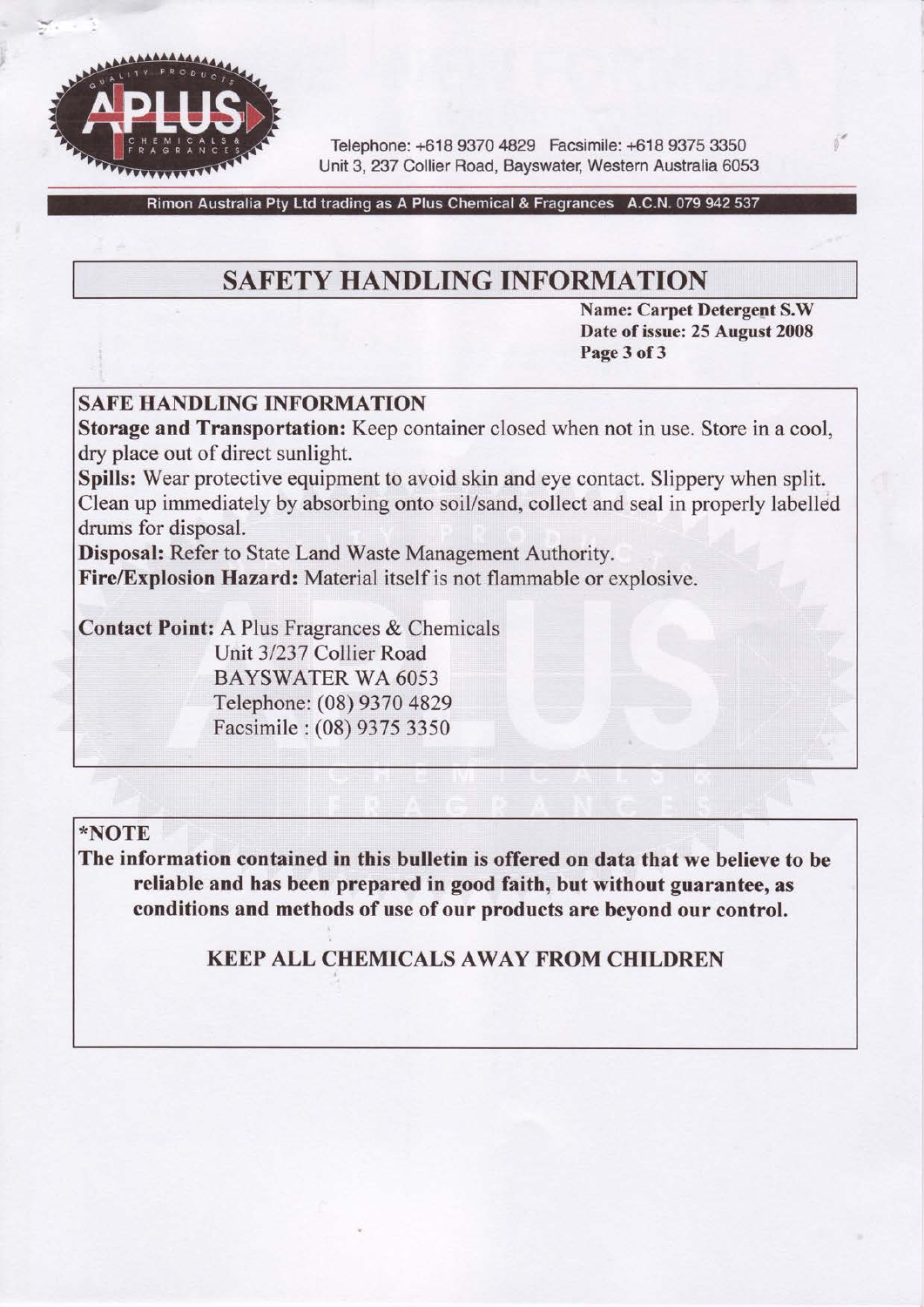

Telephone: +618 9370 4829 Facsimile: +618 9375 3350 Unit 3, 237 Collier Road, Bayswater, Western Australia 6053

Rimon Australia Pty Ltd trading as A Plus Chemical & Fragrances A.C.N. 079 942 537

# **MATERIAL SAFETY DATA SHEET**

Name: Carpet Detergent S.W Date of issue: 25 August 2008 Page 1 of 3

#### NOT HAZARDOUS ACCORDING TO CRITERA OF WORKSAFE AUSTRALIA

Product Name: CARPET DETERGENT Other Name: UN Number: N/A Dangerous Goods Class: N/A Hazchem Code: N/A Packaging Code: N/A Poisons Schedule Number: N/A

Use and Application: A carpet shampoo detergent suitable for acrylic based and wool/nylon carpets. Dilute 5-100 times with water before use.

#### PHYSICAL DESCRIPTION/PROPERTIES:

Appearance & Odour: Blue liquid, spice odour. Boiling Point/Melting Point (C): Approx  $100^{\circ}$ c Vapour Pressure mmHg C: Not determined Explosive Limit  $(\%):$  (L.E.L) N/A (U.E.L) N/A Specific Gravity: 1.02 - 1.06 Flashpoint (C): Not combustible Solubility in water: Complete

**OTHER PROPERTIES:** pH  $1\%$  solution  $8.4 - 8.6$ 

| <b>COMPOSITION:</b>     |                   |                   |
|-------------------------|-------------------|-------------------|
| <b>Chemical Entity:</b> | <b>CAS Number</b> | <b>Proportion</b> |
| Complex phosphates      | 7758.29.4         | $< 10\%$ w/v      |
| Butyl Glycol ether      | $111 - 76 - 2$    | $< 10\%$ w/v      |
| Non ionic surfactants   | 9002-92-1         | $< 10 \%$ w/v     |
| Fragrance               |                   | $< 1\%$ w/v       |
| Dye                     |                   | $< 1\%$ w/v       |
| Water                   | 7732-18-5         | to $100\%$ w/v    |